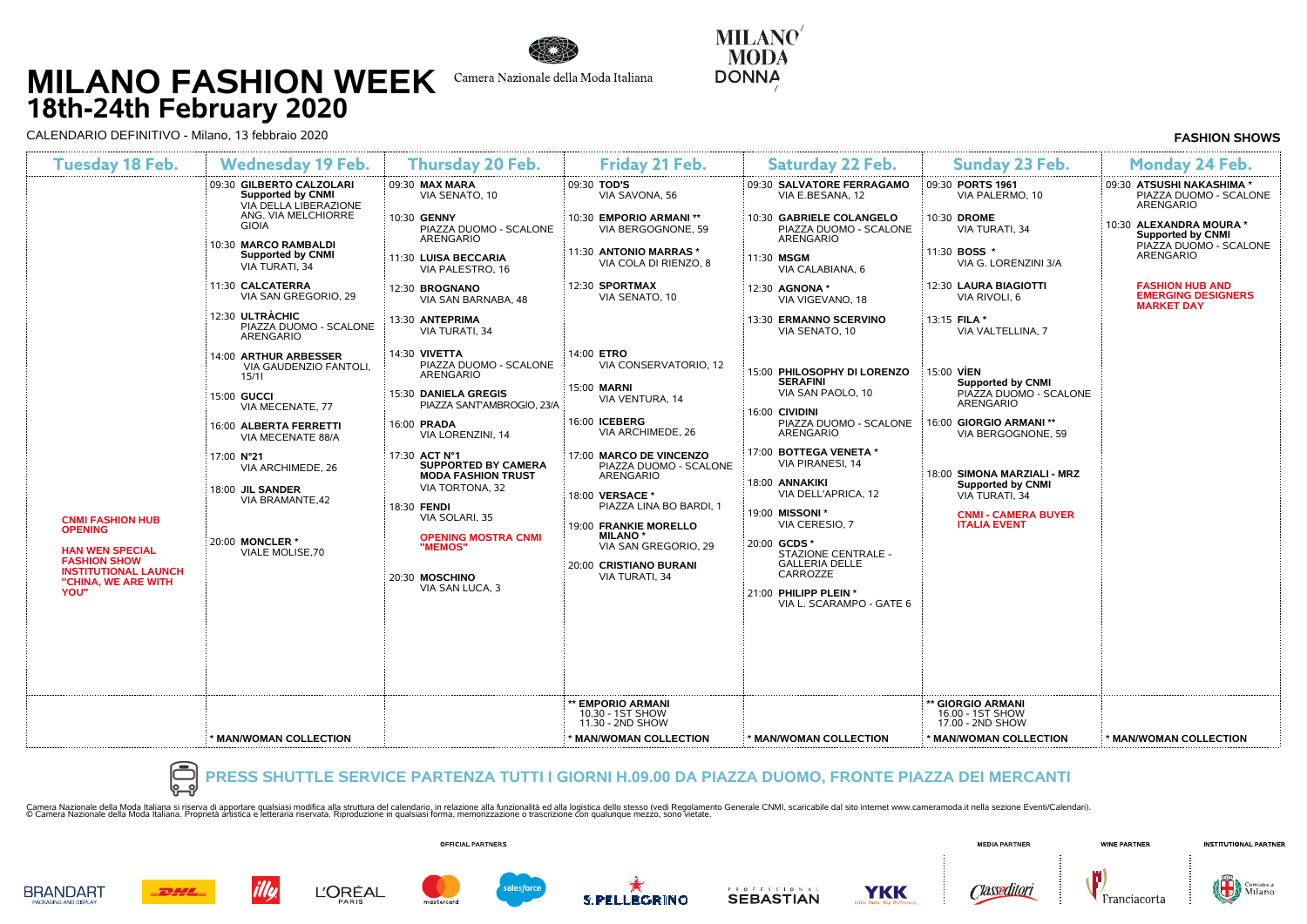# **MILANO FASHION WEEK 18th-24th February 2020**<br>CALENDARIO DEFINITIVO - Milano, 13 febbraio 2020



Camera Nazionale della Moda Italiana

**MILANO MODA DONNA** 

**BRANDART** 

AGING AND DISPLA

**DHL** 

| CALENDARIO DEFINITIVO - Milano. 13 febbraio 2020<br>PRESENTATIONS / PRESENTATIONS BY APPOINTMENT  |                                                                             |                                                                                 |                                                                      |                                                                                   |
|---------------------------------------------------------------------------------------------------|-----------------------------------------------------------------------------|---------------------------------------------------------------------------------|----------------------------------------------------------------------|-----------------------------------------------------------------------------------|
| <b>Wednesday 19 Feb.</b>                                                                          | Thursday 20 Feb.                                                            | Friday 21 Feb.                                                                  | <b>Saturday 22 Feb.</b>                                              | Sunday 23 Feb.                                                                    |
| 09:00/19:00 MOON BOOT<br>VIA ARCHIMEDE, 10                                                        | 09:00/18:00 CASADEI<br>VIA MARINA, 10                                       | 08:30/11:30 ELEVENTY<br>CORSO VENEZIA, 5                                        | 10:00/15:00 1910 BORBONESE<br>PIAZZA DIAZ ANG. VIA RASTRELLI         | 10:00/14:00 FAD TALENTS<br>Supported by CNMI - Thanks to                          |
| 09:30/16:00 <b>MILA SCHÖN</b><br>VIA MONTEBELLO, 30                                               | 09:30/15:30 GIORDANO TORRESI<br>VIA MANZONI 29                              | 09:00/16:00 MANUEL RITZ<br>VIA VOGHERA, 6                                       | 10:00/17:00 CINZIA ROCCA<br>VIA MANZONI, 23                          | Franciacorta<br>VIA TURATI, 34                                                    |
| 09:30/17:00 PATRIZIA PEPE<br>VIA DELLE ERBE, 2                                                    | 09:30/15:30 UNITED COLORS OF BENETTON<br>VIA PALERMO, 10                    | 10:00/15:00 ASPESI<br>CORSO VENEZIA, 14                                         | 10:00/17:00 LES COPAINS<br>VIA DELLA SPIGA, 46                       | 11:00/15:00 VITELLI<br><b>Supported by CNMI</b>                                   |
| 10:00/15:00 FRANCESCA MARCHISIO<br><b>Supported by CNMI</b>                                       | 10:00/14:00 SANTONI<br>VIA PONTACCIO, 19                                    | 10:00/16:00 WOOLRICH<br>VIA E. LOMBARDINI, 18                                   | 10:00/18:00 BORSALINO<br>VIA SANT'ANDREA, 5                          | VIA CASATI, 32<br>15:00/20:30 CASHMERE FLAKES<br>BY CINOH, DAWEI, MARCO RAMBALDI, |
| CORSO VENEZIA 29<br>10:00/19:00 BRUNELLO CUCINELLI<br>VIA MONTELLO, 16                            | 10:00/16:00 BLAZÉ MILANO<br>SUPPORTED BY CAMERAMODA FASHION<br><b>TRUST</b> | 10:00/17:00 ORCIANI<br>VIA DELLA SPIGA,15                                       | 10:00/18:00 CHURCH'S<br><b>GALLERIA VITTORIO EMANUELE</b>            | <b>SAVOAR FER, VICTORIA THOMAS</b><br>VIA TURATI, 34                              |
| 10:30/12:30 ELYSIAN                                                                               | PIAZZA CASTELLO, 18                                                         | 10:00/18:00 BVLGARI<br>VIA PRIVATA FRATELLI GABBA, 7/B                          | 10:00/18:00 JIMMY CHOO<br>VIA MANZONI.7                              |                                                                                   |
| <b>SUPPORTED BY HFDA AND CNMI-</b><br><b>Thanks to Franciacorta</b>                               | 10:00/18:00 FRATELLI ROSSETTI<br>VIA CINO DEL DUCA, 8                       | 10:00/18:00 MARIO VALENTINO<br>VIA BORGONUOVO, 27                               | 10:00/18:00 RODO<br>CORSO MATTEOTTI, 14                              |                                                                                   |
| VIA TURATI, 34<br>10:30/14:30 FLAPPER                                                             | 10:30/18:30 AQUAZZURA<br><b>VIA CLERICI 5</b>                               | 10:30/13:30 PLAN C<br>VIA CERNAIA, 1                                            | 11:00/16:00 VALEXTRA<br>VIA MANZONI 3                                |                                                                                   |
| <b>Supported by CNMI</b><br>CORSO COMO 10                                                         | 11:00/13:30 SAN ANDRES MILANO<br>VIA TURATI, 34                             | 11:00/15:00 SERAPIAN<br>VIA MOZART, 9                                           | 11:00/17:00 RENÉ CAOVILLA<br>CORSO MATTEOTTI.10                      |                                                                                   |
| 1:30/16:00 GENTRYPORTOFINO<br>VIA CLERICI, 5                                                      | 11:00/17:00 LORENA ANTONIAZZI<br>VIA MORIMONDO, 22                          | 11:00/16:00 LORO PIANA<br>VIA MANZONI, 41                                       | 12:00/17:00 OFFICINA DEL POGGIO<br>Supported by CNMI - Thanks to     |                                                                                   |
| 2:00/19:00 SIMONETTA RAVIZZA<br>VIA CLERICI, 10                                                   | 11:00/17:00 PACIOTTI<br>CORSO VENEZIA, 51                                   | 11:00/16:00 ZANCHETTI<br>VIA TORTONA, 12                                        | Franciacorta & SENATO HOTEL MILANO<br>VIA SENATO, 22                 |                                                                                   |
| 15:00/18:00 HARUNOBUMURATA<br>Supported by CNMI - Thanks to<br>Franciacorta & SENATO HOTEL MILANO | 11:00/20:00 ROMEO GIGLI<br>VIA PALERMO, 5                                   | 11:00/16:30 MR & MRS ITALY<br>VIA MONTENAPOLEONE, 23                            | 12:00/18:00 GIUSEPPE ZANOTTI<br>VIA MONTENAPOLEONE, 18               |                                                                                   |
| VIA SENATO, 22<br>16:00/18:00 LANCEL                                                              | 11:30/13:30 EMILIO PUCCI<br>PIAZZA SANT'EUFEMIA, 1                          | 11:00/18:00 CUSTO BARCELONA<br>VIA PALESTRO, 2                                  | 13:00/16:00 BALLY<br>VIALE PIAVE, 42                                 |                                                                                   |
| PIAZZA SAN BABILA, 5<br>16:00/18:00 THE BRIDGE                                                    | 12:00/16:00 DARIN HACHEM<br><b>Supported by CNMI</b>                        | 11:00/19:00 AGL ATTILIO GIUSTI LEOMBRUNI<br>VIA DELLA SPIGA, 33                 | 14:30/18:00 PIAZZA SEMPIONE<br>VIA MANIN, 13                         |                                                                                   |
| PIAZZA SAN BABILA, 5                                                                              | VIA MALPIGHI, 3<br>12:00/18:00 ALESSANDRO ENRIQUEZ                          | 11:30/13:30 DHRUV KAPOOR & ARA LUMIERE<br>Supported by CNMI AND CBI - Thanks to | 15:00/18:00 BEATRICE B<br>VIA DELLE ERBE 2                           |                                                                                   |
|                                                                                                   | VIA MANZONI, 41<br>13:00/17:00 COLIAC BY MARTINA GRASSELLI                  | Franciacorta<br>VIA TURATI, 34                                                  | 15:00/19:00 GIANLUCA CAPANNOLO<br>VIA SANTI'ANDREA, 8, 3 PIANO       |                                                                                   |
|                                                                                                   | SUPPORTED BY CAMERA MODA<br>FASHION TRUST - CNMI - Thanks to                | 13:00/18:00 GIANVITO ROSSI<br>VIA SANTO SPIRITO, 3                              | 17:00/20:00 GIANNICO<br>CORSO MONFORTE, 16                           | <b>By Appointment</b>                                                             |
|                                                                                                   | Franciacorta & SENATO HOTEL MILANO<br>VIA SENATO, 22                        | 14:00/19:00 IL BISONTE<br>VIA SANTO SPIRITO, 14                                 | 17:00/20:00 MICHELE CHIOCCIOLINI<br>Supported by CNMI - Thanks to    | from 20/02 BLUMARINE<br>to 08/03 VIA MANZONI, 43                                  |
|                                                                                                   | 14:00/19:00 FURLA<br>PIAZZA CESARE BECCARIA, 8                              | 14:00/19:00 SERGIO ROSSI<br>VIA PONTACCIO, 13                                   | Franciacorta<br>VIA STOPPANI, 12                                     | 02784340                                                                          |
|                                                                                                   | 14:00/19:00 TIZIANO GUARDINI<br><b>Supported by CNMI</b><br>VIA TURATI, 1   | 14:30/19:30 YOSONO BAGS<br><b>Supported by CNMI</b>                             | 17:30/20:30 SSHEENA<br><b>Supported by CNMI</b>                      | from 05/02 <b>BOGNER</b><br>to 01/03 VIA MORIMONDO, 23                            |
|                                                                                                   | 15:00/18:00 16 R<br>Supported by CNMI - Thanks to                           | PIAZZA SAN MARCO, 8<br>15:00/19:00 POLLINI                                      | VIA VIVAIO, 22<br>17:30/21:00 ROBERTO CAVALLI                        | 02816246                                                                          |
|                                                                                                   | Franciacorta<br>VIA TURATI, 34                                              | VIA DELLA SPIGA,15<br>15:00/20:00 AMATO DANIELE                                 | VIA TORTORNA, 56<br>18:00/20:00 HUSSAIN HARBA                        | from 19/02 DSQUARED2<br>to 21/02 VIA CERESIO, 9                                   |
|                                                                                                   | 16:30/20:30 HERNO<br>VIA SOLARI, 37                                         | Supported by CNMI - Thanks to<br>Franciacorta & SENATO HOTEL MILANO             | <b>Supported by CNMI</b><br><b>GALLERIA VITTORIO EMANUELE II, 12</b> | 0297695                                                                           |
|                                                                                                   | 17:00/19:00 HOGAN<br>VIA SAVONA, 56                                         | VIA SENATO, 22<br>15:00/21:00 ANTONIO CROCE                                     |                                                                      | from 19/02 MARINA RINALDI<br>to 23/02 PIAZZA LIBERTY, 4                           |
|                                                                                                   | 17:00/20:00 FABIANA FILIPPI<br>VIALE FILIPPETTI, 37                         | VIA MANZONI, 38<br>18:00/20:00 FLAVIA LA ROCCA                                  |                                                                      | 02777921                                                                          |
|                                                                                                   | 17:00/20:00 TRUSSARDI<br>VIA CESARE CORRENTI, 14                            | <b>SUPPORTED BY CAMERA MODA</b><br><b>FASHION TRUST</b><br>VIA TURATI, 34       |                                                                      | from 20/02 POMELLATO<br>to 21/02 VIA SAN PIETRO ALLI'ORTO, 17                     |
|                                                                                                   |                                                                             |                                                                                 |                                                                      |                                                                                   |
|                                                                                                   |                                                                             |                                                                                 |                                                                      |                                                                                   |

Camera Nazionale della Moda Italiana. Proprietà artistra e letterana rodifica alla struttura del calendario, in relazione alla funzionalia del stroluzione in qualsiasi forma, memorizzazione o trascrizione con qualunque mez



**L'ORÉAL** 





. . . . . . . . .

**YKK**